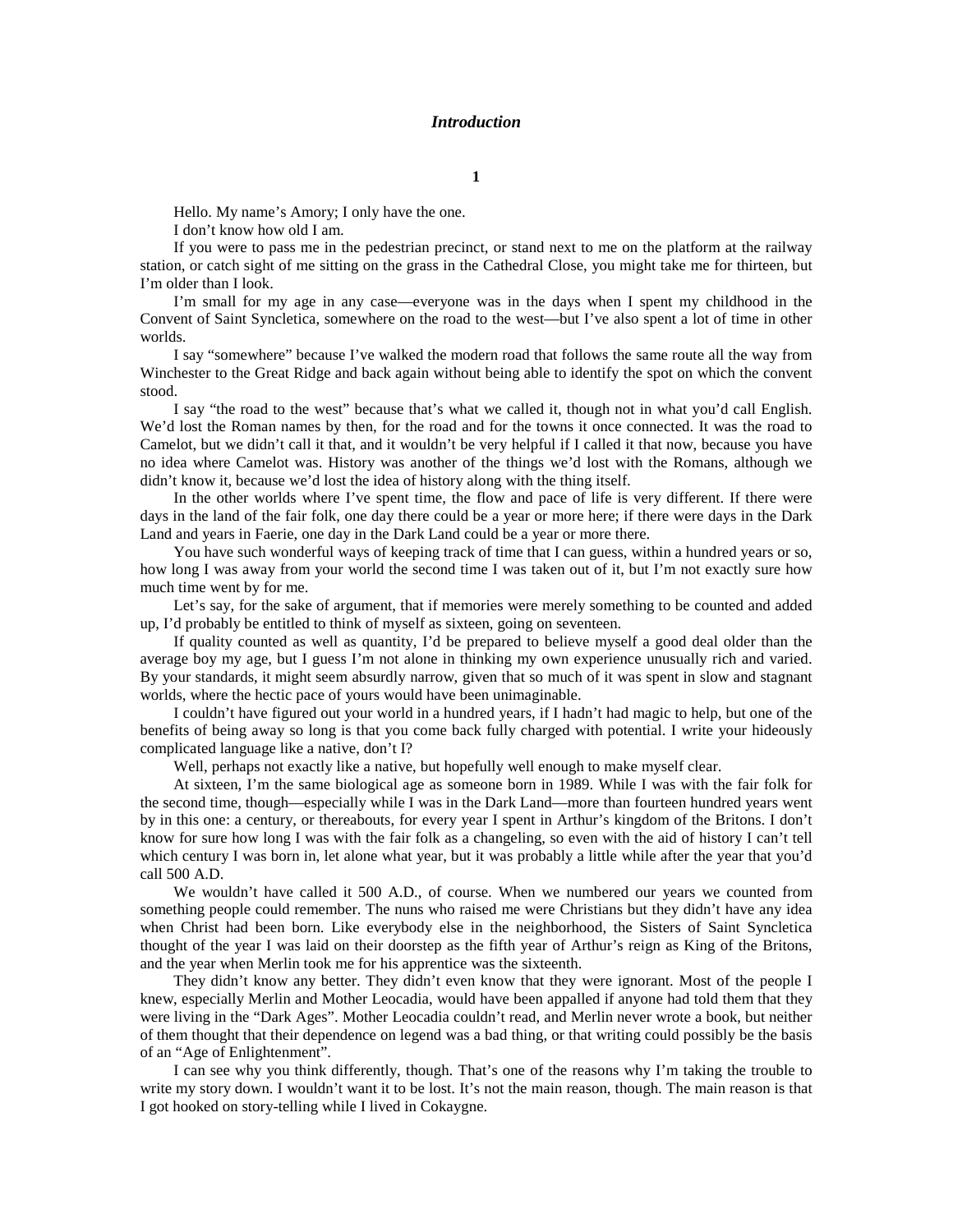The fair folk loved to listen to my tales of Arthur, Merlin and the knights of the round table, and I became fond of telling those tales. I was an accomplished liar then, so I made a lot of them up, but I don't have to do that any more. The truth is more than strange enough to amaze and amuse a modern audience.

Maybe writing it all down will help me to figure it out a little bit better and help me decide exactly what I'm going to do with my life now that I'm here, but anything of that sort will be a bonus. My first purpose is to let you in on the secret of what really went on in Camelot, and how it came to fall and vanish. It's a story that only I can tell, not merely because I happen to be the sole survivor of those distant times, but because I was the only person, even at the time, who knew the whole story.

Well, maybe not the whole story. A lot happened after I left, and Lancelot didn't take the trouble to fill me in on a lot of the details when he came to Cokaygne to kill me, twenty years later. Also, a lot happened before I ever got to Camelot, and I have to admit that Merlin wasn't the best teacher in the world when it came to matters of newsworthy detail. Then again, I could only be in one place at a time while I was actually living in Camelot as Merlin's spy, and the gossip to which I listened so carefully wasn't always completely reliable. Even so, there are things I know about the fall of Camelot that no one else knew, even at the time—things that are vital to an accurate understanding of the collapse of Merlin's dream.

So, even if I don't know the whole story, I know enough to know that without hearing my story, no one else could possibly know the half of it—certainly not Thomas Malory, so-called knight, or Chrétien de Troyes, cleric for hire, who had to rely on sources that were very unreliable indeed.

There's a lot that even I have to guess, but I trust my guesses far more than anyone else's, because I was actually there.

You'll be interested in my story, I know. My world was the stuff of legend then, and it still is—which makes it even more familiar to you, in a funny sort of way, than the worlds before and after it, which are far better illuminated by history. You still know enough about it to get a grip on it, even though everything you know seems unreliable because nothing was written down at the time.

The images you have of them might be mistaken, but Arthur, Merlin and Lancelot are all familiar to you, in a far more intimate way than any of the victorious vandals who tore Camelot down and scattered its stones, or any of the petty kings who reigned in Arthur's wake, and in his stead.

**2**

Before I start my story, though, I'd like to introduce myself a little more fully. If you're to understand my viewpoint as well as my tale, you need to understand what a strange fellow I am.

Try to imagine, if you will, how different my situation is from yours. I was a creature of three worlds before I arrived in yours; now I'm a creature of four.

Legend, however badly corrupted it may have been in the intervening fourteen or fifteen hundred years, still provides you with an approximate insight into my world—a way of stepping into my shoes, to see Camelot as I saw it, and understand Camelot as I understood it. You have a little knowledge of the world of Faerie too, and will understand easily enough what I have to tell you about the land of Cokaygne. The Dark Land is a slightly different matter, but, like my master Merlin, you know the myth of Orpheus, and you have a wealth of literature that deals with strange worlds.

I had no such resources when I was hurled into your world: nothing at all to prepare me for what I found.

Even Merlin, who fancied himself as a prophet and had the kind of second sight that could discern something in the mists of the future, never had the least inkling of the kinds of magic you take for granted.

Not that he'd have admitted it, of course. If Merlin were here instead of me—and what a conspiracy of chance and choice it was that gave the opportunity to me, his stupid apprentice, and not to him!—he wouldn't admit that it's more than he could ever have imagined. When he visits as a ghost, in fact, he boasts that this is exactly the world he wanted to build, with not a single feature that he wouldn't have included in his plans—not even atom bombs and global warming.

His ghost is a liar, though. Merlin made plans of Camelot for the stonecutters and their laborers, and he sketched the round table for the carpenters and joiners, but he never made a plan of anything like this-and not just because we had no paper then, and parchment was too expensive even for a king's magician to waste.

Merlin imagined himself the architect of the world that would emerge from Camelot, but even if he had succeeded in his dream, he couldn't have begun to imagine the twenty-first century. He would have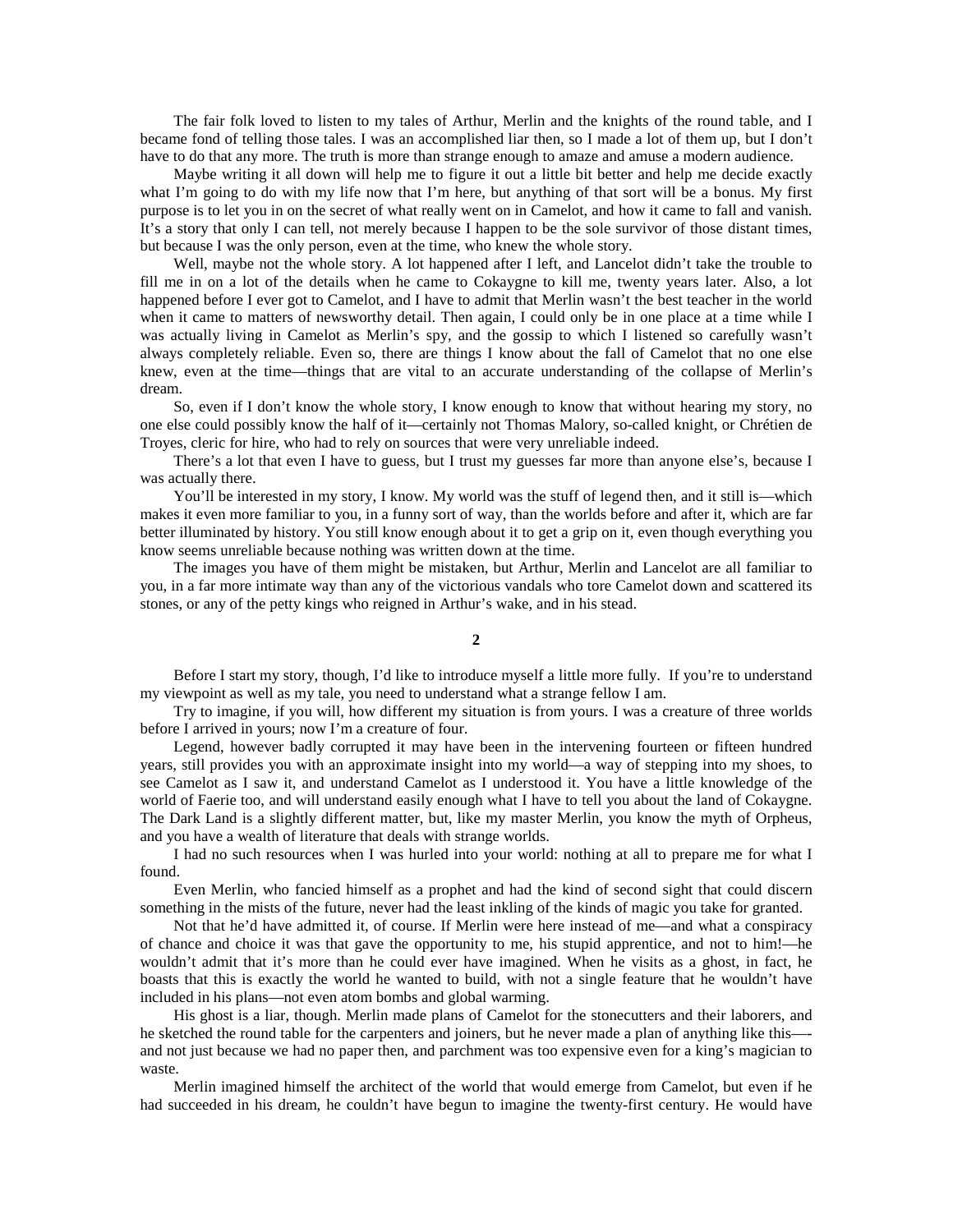loved every one of the miracles that I love—baked potatoes, flush toilets, widescreen TV, pale blue plastic buckets, soluble aspirin, ornamental fountains, left-handed screwdrivers, privet hedges, Sainsbury's supermarkets, and so on—but he couldn't have foreseen any one of them, any more than I could. His ghost gives that away, every time he loses his temper and shouts at me, as he used to when he was alive, calling me "stupid fool!" or "wretched changeling!" and telling me that "if I still had magic to waste, I'd turn you into a toad!"

He still repeats all his old catch phrases, even though he's been dead for fourteen hundred years. He never visits anyone but me; Tom Rhymer came into the Dark Land with me, but Tom didn't come out with the ability to see ghosts.

"Every man may know his future," Merlin used to say, when I asked him whether he was sure that I really was a rejected changeling—and why, if so, I had been thrown out of Faerie instead of being allowed to grow up there. And then he'd add: "but none may know his past."

At the time, I used to think that it was a rebuff: a cruel refusal to give me a straight answer. I know better now. Merlin meant that I ought not to waste my time in thinking about a past I couldn't remember and couldn't understand. He meant that I ought to look forward instead of back, to consider what I ought to make of myself rather than what accidents of past happenstance had given to me in the way of a bad beginning.

I suppose, in a way, I'm still ignoring that advice. Writing my story, in Merlin's eyes, would be looking back instead of looking forward, turning my back on the wild and wonderful world of modern magic instead of hurling myself wholeheartedly into it.

I don't think so. I think writing my story is a way of hurling myself into the modern world. After all, it's not as if I'm using a quill pen, or scratching away on ragged parchment. What could be more wonderful than typing? And what could be more wildly wonderful than typing into a computer? All stories happen in the past, but all tellings are addressed to the future.

It's not the boy who scurried like a busy rat through the walls of Camelot who's writing these pages but a creature of four worlds—including yours. I couldn't tell the story properly if I weren't.

I can see, now that I've spent time in your world and learned the meaning of the word psychology, that Merlin's saying wasn't just advice. It wasn't just something he used to say to me, when I pestered him about my dubious origins. It was something he used to say to himself, as a spur to his own ambitions and a vital item of his faith.

He was an old man when I knew him, and one of the things he meant by "every man may know his future" is that we all know that we'll grow increasingly decrepit with age, unless or until death arrives to claim us, and that we must make our plans accordingly. He meant, too, that no matter how young or old we are, we still have influence to wield over the shape that the future will take—not merely our own future, but the future of others, and the future of the world. He meant that every action we take is a cause, whose effects might be small or large, negligible or infinite, good or bad.

As for "but none may know his past"—well, he too had been with the fair folk, and had been disconnected from the flow of this world's time in consequence, but that wasn't what he meant at all. He meant that the forces that make us what we are, to start with, are a complete mystery: a mystery hidden in the forgotten events of infancy and the dabblings of one's ancestors. And so they are—even for you, who have history, archaeology and genetics as well as legend to tell you where you came from, and how.

I didn't know that then. I never made the kind of reply to my master that might have convinced him that I wasn't such a stupid fool, or a wretched changeling, or a toad in human form, as he thought me to be.

All I could say for myself, then, was: "If I'm a changeling, why did the fair folk throw me back? What was wrong with me, that they should repent of having stolen me?"

I didn't say it in English, of course, and I admit that my translation is very free, but I'm a writer now, in a world that has paper and ink in glorious abundance, and fabulous machinery to facilitate its distribution. I hope you'll forgive me for needing to make the boy I used to be—who couldn't read, although he wasn't as stupid as he seemed—sound more articulate than he knew how to be.

Sometimes, when he was in a particularly good mood, Merlin would condescend to admit that he simply didn't know the answers to my questions.

"When I first saw you," he told me, once, "I could feel the magic in you, although you could not feel it in yourself and let it ebb away unused—but that is not proof that you were stolen from your crib by the fair folk. None has been seen in these parts for eleven summers now, as much to my relief as my regret, but the flight of years is nothing to them, who do not age as we age, nor mature as we mature. You might only